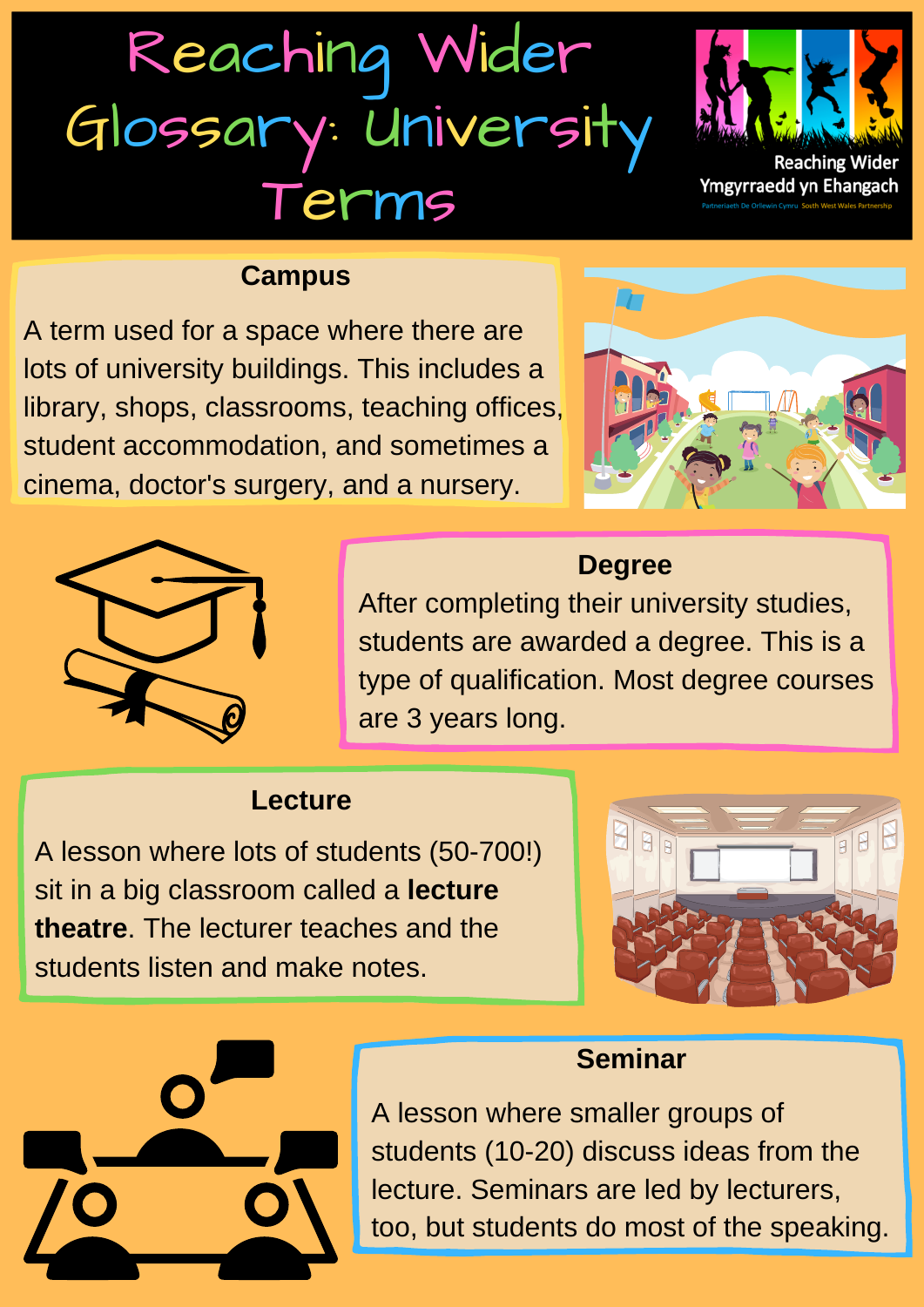#### **Halls**

Halls of Residence, or Halls, refers to student accommodation. If you decide to live at university, this is often where first year students choose to live. They are like flats, where each student has their own room, and then a shared kitchen area. Some students have an en-suite bathroom, and others share.







# Once students have completed their degree, they attend a graduation ceremony where they are officially awarded their university qualification. Once they have graduated, students are called **graduates**.

## **Undergraduate**

There are different types of degree courses, but the first type of degree most people do is an undergraduate degree. Often, you need Alevel or BTEC qualifications in order to start undergraduate studies. You are called an undergraduate until you graduate.





#### **Postgraduate**

Some people decide to complete postgraduate studies. A postgraduate course covers a higher level of study than an undergraduate degree, and you generally need an undergraduate degree and/or lots of work experience to do one. Master's degrees and PhDs are postgraduate courses.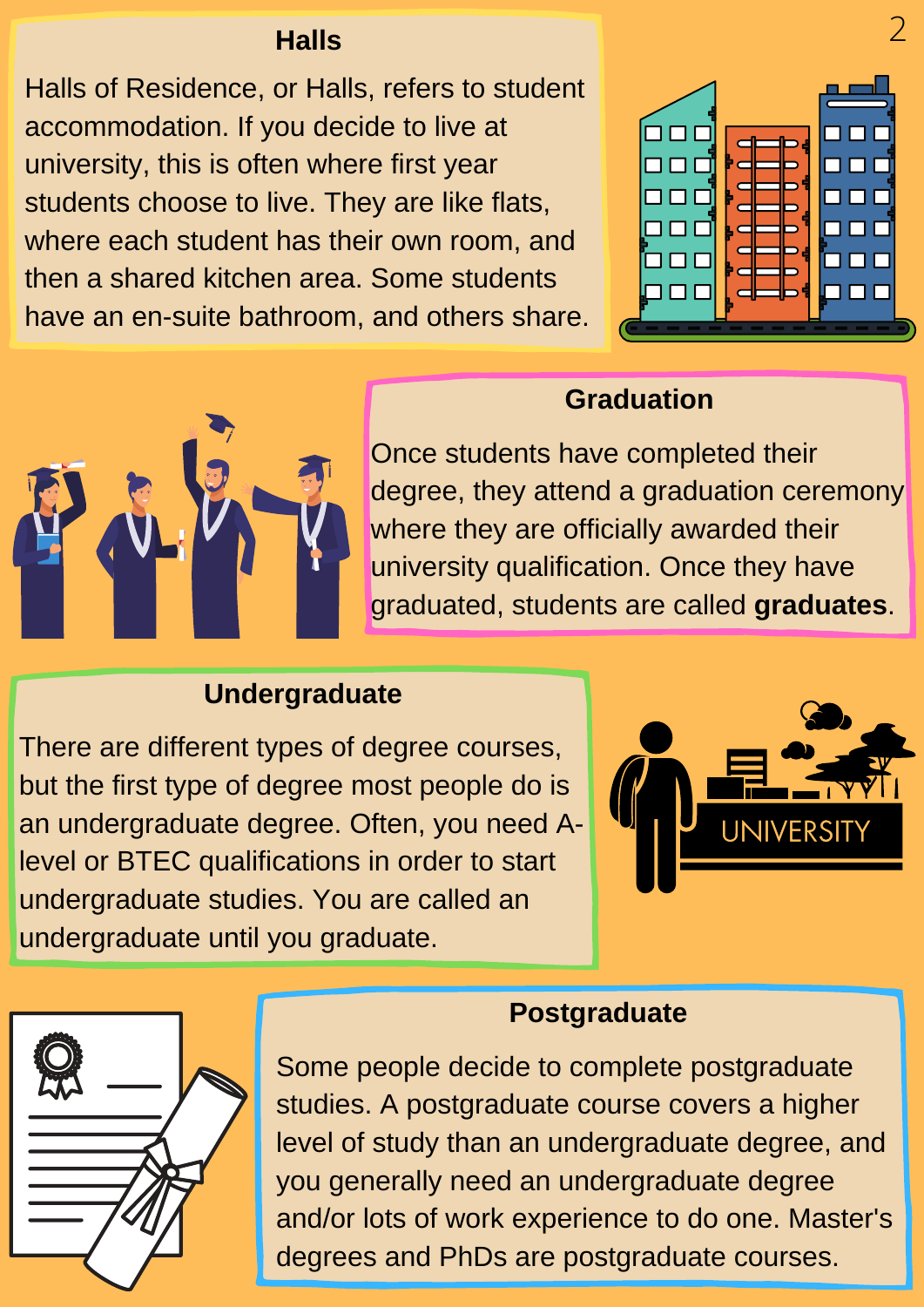#### **Student Loan**

Unlike school, going to university costs money, but don't worry! You don't have to pay anything up front. You can apply for student loans which you get before you start your course, and these can cover the costs of your university course as well as rent, food, books, and so on. You pay these loans back monthly once you have graduated AND once you have a job earning more than £21,000 a year.





# **Tuition Fees**

Everyone who does a university course has to pay tuition fees - student loans normally cover these. The money for tuition fees goes from the Student Loans Company to the university, so it never goes into your bank account - it's done for you. Tuition fees cover all teaching, access to university facilities like the library and classrooms, as well as the graduation ceremony.

#### **Grant**

Unlike student loans which you have to pay back, lots of students are entitled to money that you DON'T have to pay back, called a grant. Grants are often **means-tested** (based on household income). This means that people with less money can have a grant *as well as* student loans. There are lots of different grants available, including an Income Grant.



# **Scholarship**

Like grants, scholarships are something you DON'T have to pay back. Scholarships are available to a range of students - high-achievers, people from particular areas, or people that the university especially want on their course for whatever reason. Scholarships are usually quite competitive.